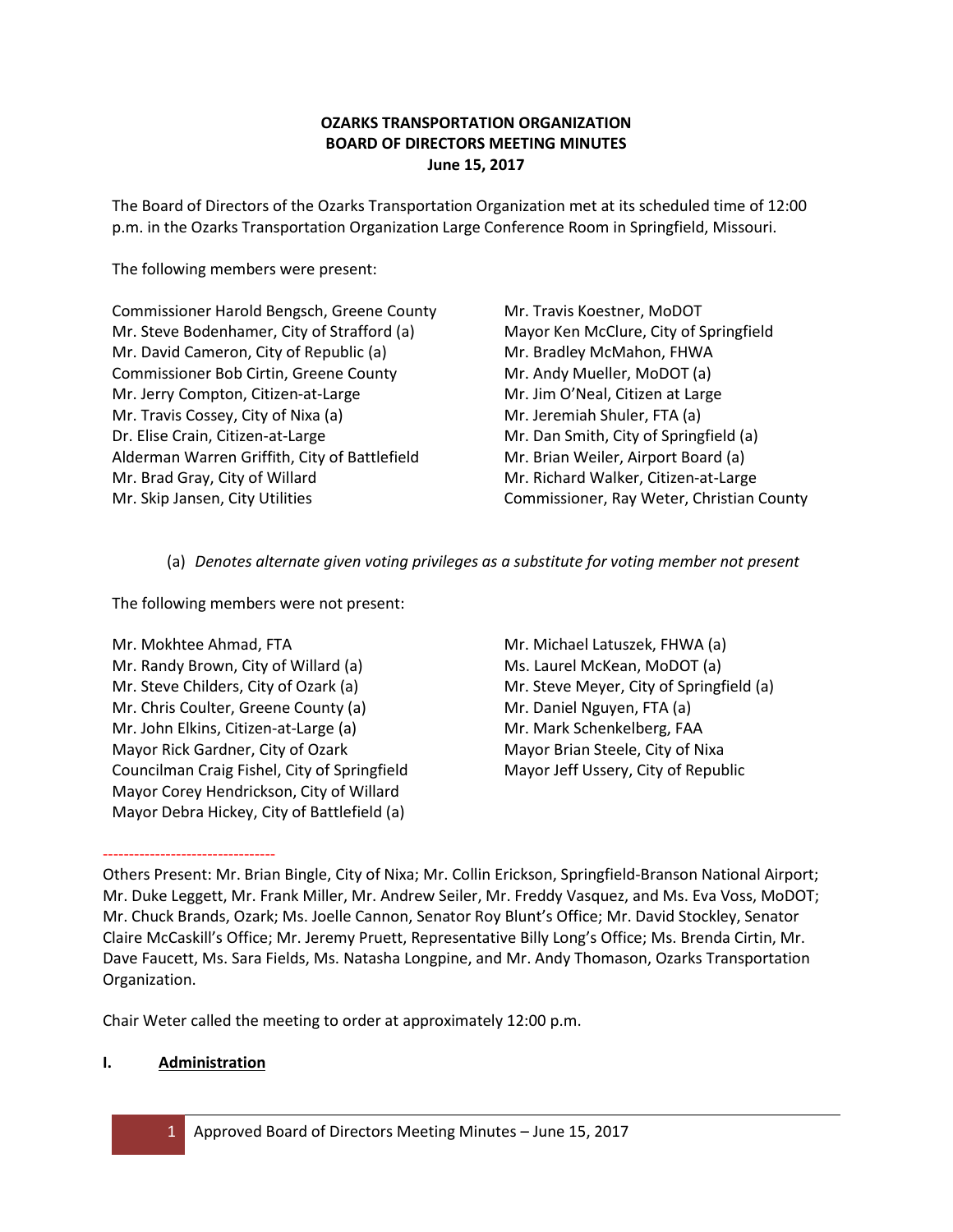#### **A. Introductions**

Those in attendance made self-introductions stating their name and the organization they represent.

## **B. Approval of Board of Directors Meeting Agenda**

Mr. Cossey moved to approve the June 15, 2017 agenda. Mr. Weiler seconded the motion and it was unanimously approved.

## **C. Approval of the April 20, 2017 Meeting Minutes**

Dr. Crain moved to approve the April 20, 2017 minutes. Mr. Cameron seconded the motion and it was unanimously approved.

## **D. Recognition of Service ‐ Brian Bingle, former Board of Directors member.**

Chair Ray Weter presented Mr. Brian Bingle with a plaque for his service on the Board of Directors. Mr. Weter expressed his appreciation to Mr. Bingle for his dedication and service to the Ozarks Transportation Organization. Ms. Fields thanked Mr. Bingle for his service to the OTO, nine years on the Board of Directors and two years on the Technical Planning Committee. She stated that Mr. Bingle had been of great assistance to her during his tenure on the Board. Mr. Bingle expressed his appreciation to Mr. Weter and Ms. Fields for this recognition and noted that he was "doing fantastic." Mr. Bingle indicated that he had full confidence in Mr. Cossey to take his place on the Board.

## **E. Public Comment Period for All Agenda Items**

Sara Fields noted the public comments that had been received since the last meeting were included in the packet. No one was present to speak to any item on the agenda.

#### **F. Approval of Consent Agenda Items**

Sara Fields briefly reviewed the items that had been placed on the Consent Agenda.

As no one requested any item be removed for discussion, Commissioner Cirtin moved for approval of the Consent Agenda (III.A. through III.G.) Mr. Cameron seconded the motion and it was unanimously approved.

#### **G. Executive Director's Report**

Sara Fields stated that staff is still continuing work on the Trail studies. The consultant (Alta) has compiled a document that proposes trail alignments as well as alternatives to these alignments for the short-term. This is expected to be completed and available for public comment prior to the public meetings, which are June 21 and 22. June 21 is scheduled to be held at the Library Station and June 22 is to be held at the Community room at the Republic Library, 5:00 pm to 7:00 pm each day.

Ms. Fields stated a consultant is working on the "Let's Go Smart" website and she is hoping it will go live in the next thirty days. She indicated we currently have an intern working on inputting some of the necessary data, but that once it is completed, it will have a variety of modes of transportation and information on how to access them.

Ms. Fields stated staff is looking at the need for an e-meeting of the Board of Directors in the next few weeks, to allow Christian County to use STP Urban funds to pay back the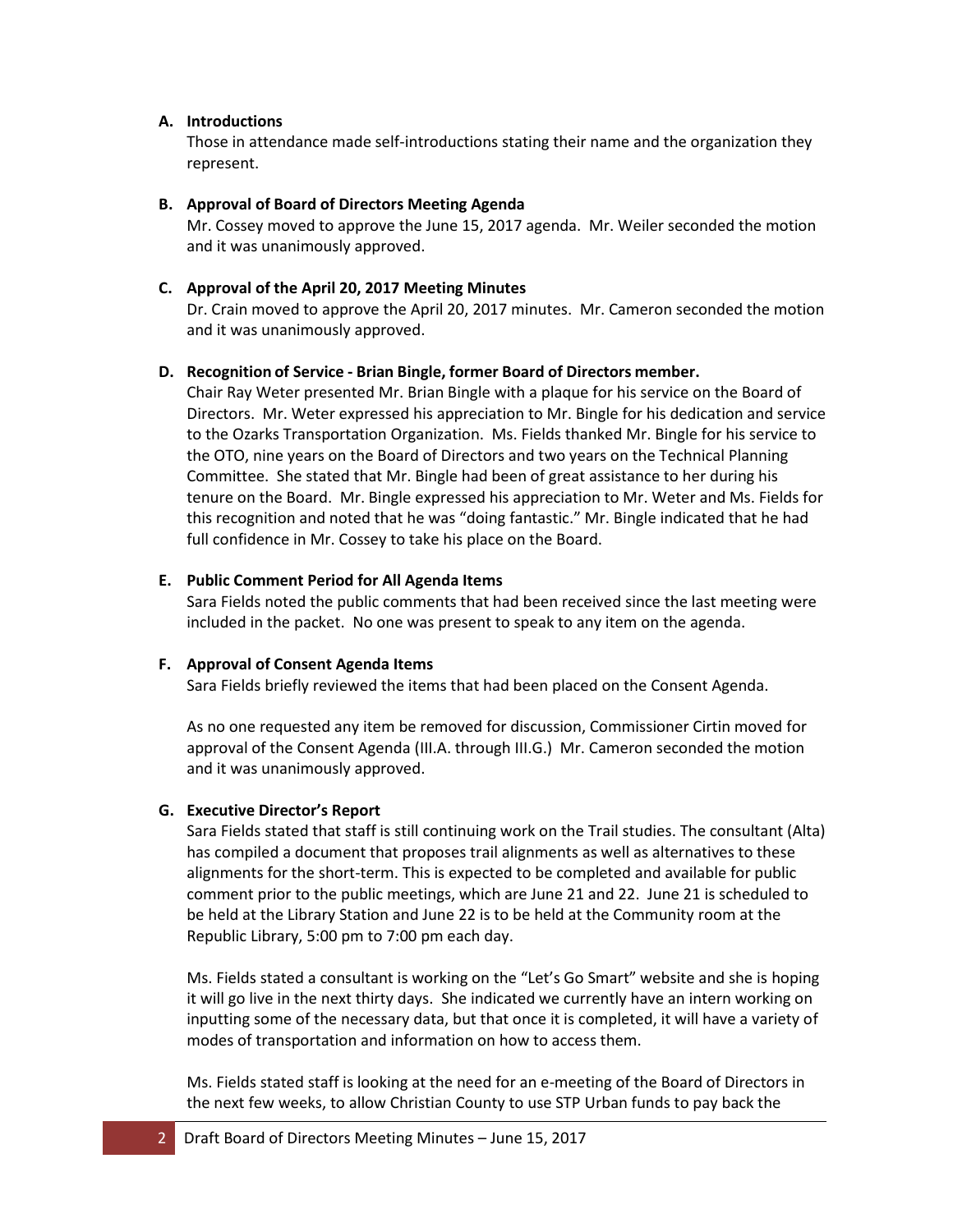65/CC Interchange project. Staff believes this is an appropriate use of funds and would be in the best interest of all concerned to address this before the August payment is due. Ms. Fields stated the Operations Manager position has been filled and the projected start date is June 30.

Ms. Fields indicated she had sent the Board a link for the one-day seminar registration that is part of the Missouri Transit Conference being held near the transfer station to discuss issues involving transit-oriented development. In addition, the Ozarks Chapter of the Institute of Transportation Engineers (OCITE) being held on July 12, 2017, in Springfield at the Botanical Center. She also indicated the Missouri Highway and Transportation Commission will be in Springfield on August 4. At this point, there are no specific details other than they are meeting at the Library Center.

Ms. Fields stated the Quarterly Report that is part of the 3<sup>rd</sup> Quarter Financial Statement that will be discussed later in the agenda provides additional information regarding what staff has been working on since the last Board of Director's Meeting.

# **H. MoDOT Update**

Travis Koestner, Southwest District Engineer, stated that MoDOT will be closing Route 65 in a few weeks to begin the rebuild project. He indicated the Missouri Highway Commission will be meeting on August 4 and that MoDOT will be hosting a small reception on August 3, at a location to be determined. He indicated that the Board of Directors would be receiving an email from "rsvpify" with the information once it has been finalized. He stated invitations will also be mailed closer to the date. He stated the meeting will be held at the Library Center, and is scheduled to begin at 10:00 am, however, this may change depending on the agenda. He noted that MoDOT staff, the OTO staff, and member representatives were meeting with the Chamber of Commerce regarding the presentation to the Commission. Ms. Fields asked Mr. Koestner if the presentations were well-received or if it would be better to forego it this year. Mr. Koestner stated presentations are acceptable, they just need to be limited to about ten minutes.

Mr. Koestner said Patrick McKenna, Director of MoDOT, met with President Trump and Secretary Chao during Infrastructure Week. He stated the primary focus of the meeting was to bring forth barriers to project timeliness. He noted that one of the examples Mr. McKenna gave at the meeting, was used by President Trump in a press conference. He added Mr. McKenna was pleased with how productive the meeting was.

Mr. Koestner stated Route 65 would be closing on July 10 for the rebuild project. He noted he had distributed cards to those present and had several if any wanted to take them to their entities for distribution. He stated the south bound direction, including the I-44 and Hwy 65 ramp, would be closed first. The first section to be rebuilt is Kearney to Division.

# **I. Legislative Reports**

David Stokley, Senator Claire McCaskill's Office, stated that presently Washington DC is dealing with the tragedy of the shooting at the softball practice that occurred on June 14, 2017. Someone opened fire on the Representatives that were practicing for the bi-partisan ball game that was to be played on June 15. He noted the game would proceed as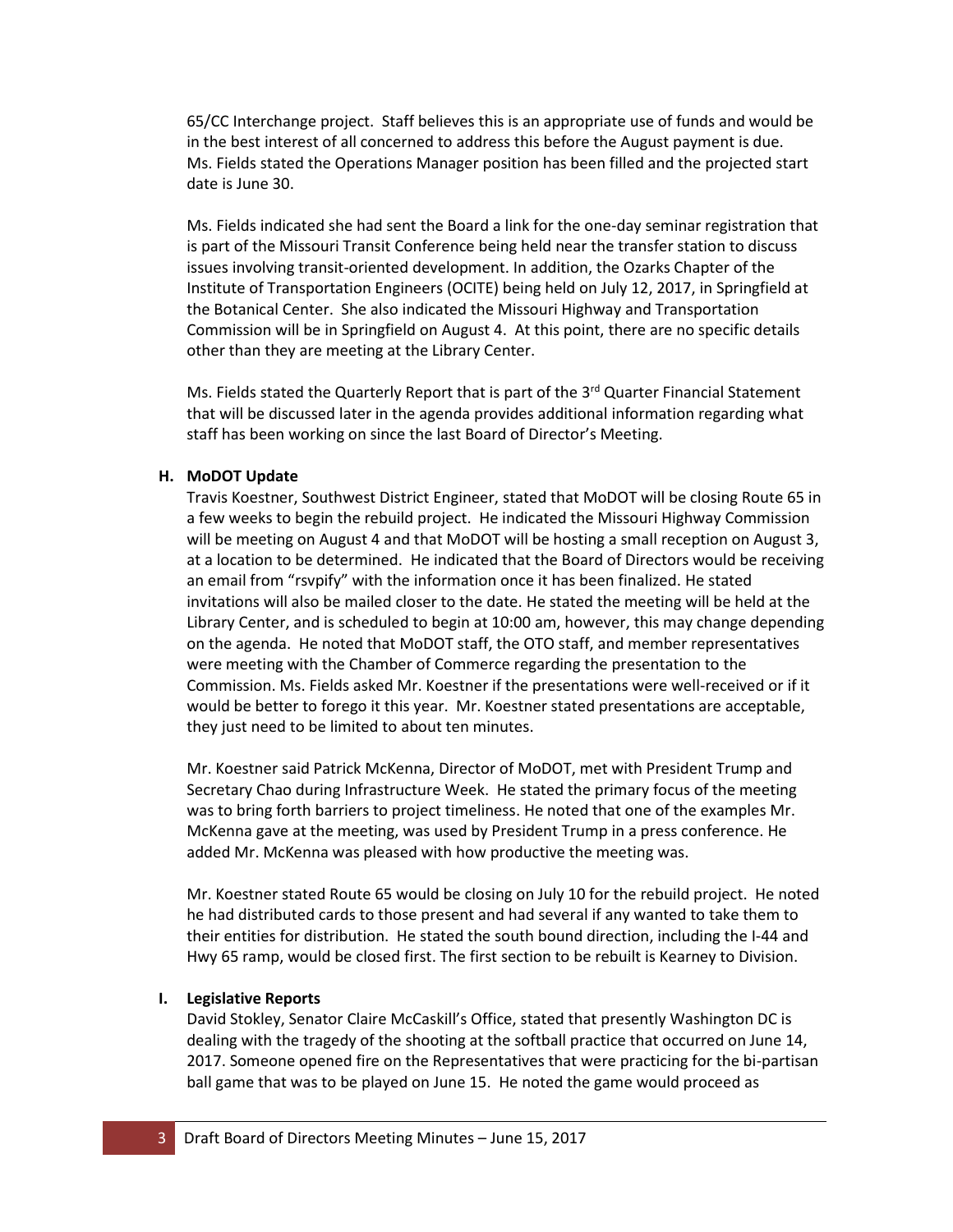scheduled. He said it is hoped the bi-partisan spirit that arose from this tragedy will continue and enable working together in the future.

He noted Senator McCaskill would be happy to work on infrastructure and transportation, once it is presented to the Legislators.

Joelle Cannon, Senator Roy Blunt's office, stated he has been involved this week with hearings that are of a national nature. She said that so far there has not been any bill on infrastructure sent to the Legislature and there is no idea when it will be presented. She also stated that despite rumors to the contrary, the Senate does not have a Health Care bill to consider.

Jeremy Pruett, Representative Billy Long's Office, stated the House is starting to hear whispers of a proposed infrastructure proposal, but there is a lot to get done before this issue can be considered.

David Stokley, Senator McCaskill's Office stated that any entity represented that had not scheduled a meeting with their congressional delegates, now would be a great time to do so. He added this will give them an opportunity to get to know them and learn the main issues and concerns for each area.

#### **J. FHWA/FTA Presentation**

Sara Fields introduced Bradley McMahon, Federal Highway Administration, and Jeremiah Shuler, Federal Transit Administration, and stated they had been meeting regarding the recertification of the Ozarks Transportation Organization. Mr. McMahon thanked the staff of the OTO for hosting them, noting they have always been great hosts. Mr. McMahon reviewed for the Board the history of the certification process, noting the need for compliance with current law. He provided an overview of the planning regulations and the planning emphasis One DOT uses. Mr. McMahon indicated the final report will be issued in approximately ninety days summarizing the review team's observations and findings, noting the outcome ranges from fully certified to not certified.

Mr. McMahon stated that of all the MPOs he has been involved with in Missouri, he has not seen as much collaboration and coordination between the planning departments as he sees here. He said he was not just talking about MoDOT, but about all the entities that make up the OTO.

Mr. McMahon said that in four to five weeks, a draft of the report would be sent to all the participants. He added they ask them to return the document with their comments within two to three weeks. He said once this is accomplished, a final document will be sent to the Board and entered into the national database.

As there were not questions from the Board, Chair Weter thanked them for their presentation, and stated he looked forward to seeing their final report.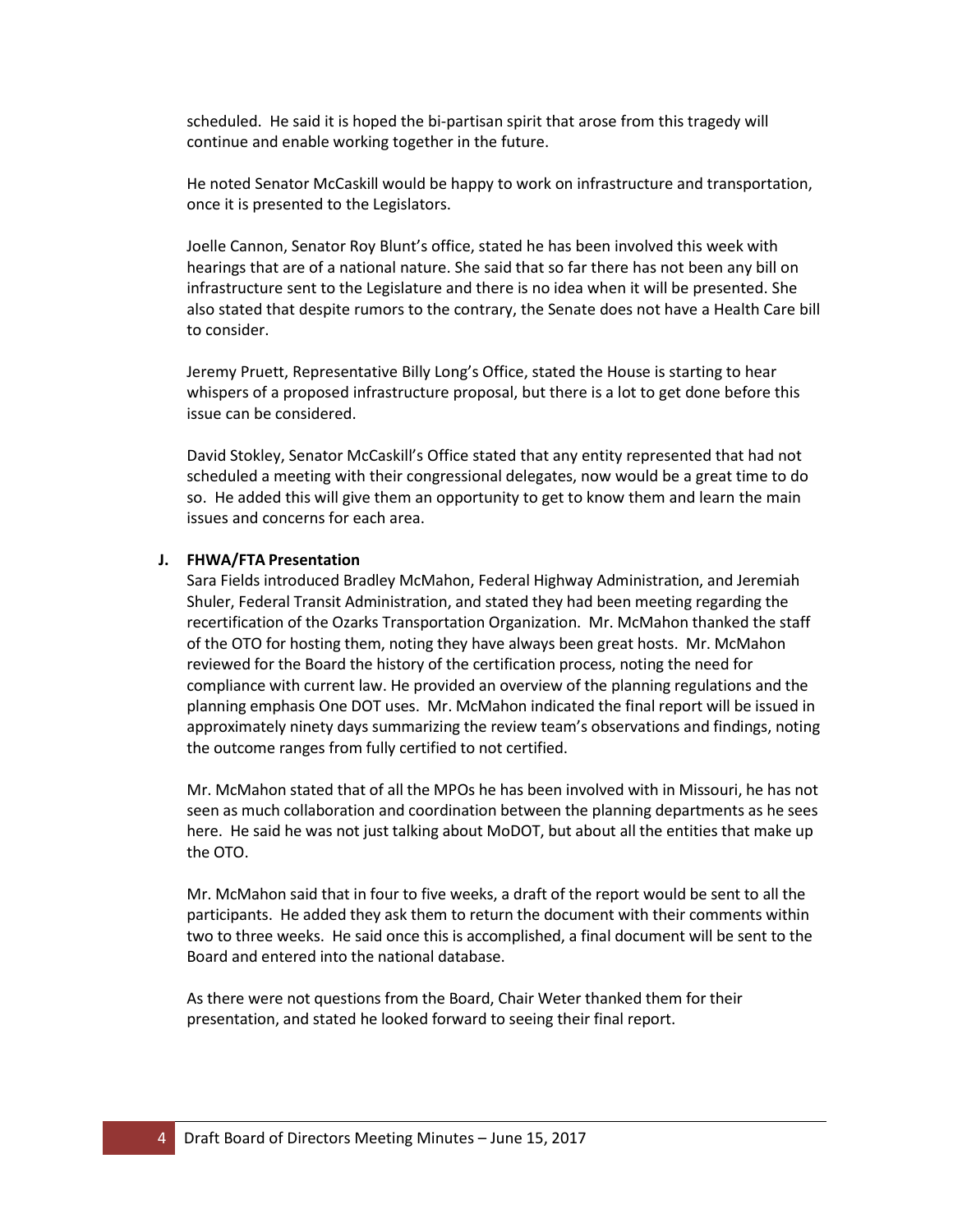#### **II. New Business**

#### **A. MoDOT Draft FY 2018‐2022 STIP**

Sara Fields reviewed the process for developing the Statewide Transportation Improvement Plan (STIP). She added earlier this year, the Board had approved a list of priorities, which were forwarded to MoDOT Southwest District. She said Mr. Miller then looks at what projects can be funded with the monies available and then forwards that draft to the Central District office of MoDOT. She added that at that point, OTO staff does not know what's been recommended. She said the draft STIP was released for public comment in May and was forwarded to the Board at that time.

Ms. Fields stated staff is asking the Board of Directors to discuss and endorse the STIP so it can be programed into the Transportation Improvement Plan (TIP). She noted projects must be listed in both the STIP and the TIP to use federal funds. She said OTO staff was very excited about this year's STIP. She briefly reviewed the six priorities that had been funded.

Commissioner Bengsch moved the Board of Director4s endorse the MoDOT 2018-2022 Draft Statewide Transportation Improvement Program. Mr. Gray seconded the motion and it was unanimously approved.

## **B. Updated Priority Projects of Regional Significance**

Sara Fields stated Step 1 in the prioritization process for projects is looking at those projects that have regional significance. She said staff believed a map would make it easier to understand where these projects were located, and that was distributed in the packet. Ms. Fields reviewed the projects that had been requested by various entities, noting the Technical Committee recommended the Board approve this list of projects.

Dr. Crain moved the Board of Directors adopt the updated Priority Projects of Regional Significance. Mr. McClure seconded the motion and it was unanimously approved.

#### **C. Major Thoroughfare Plan Variance Request**

Natasha Longpine stated that Christian County had requested a variance to the Major Thoroughfare Plan intersection spacing standards. She said that Southernview Road is classified as a Collector. There is a new subdivision proposed for NN and Southernview and to give that subdivision two access points, Christian County is asking for a full access intersection 250 feet east of NN. Current standards are 660 feet for full access intersection spacing.

Ms. Longpine added staff is supportive of this request. She said while the proposal is not in full compliance, it does allow two access points for the subdivision, which is vital for emergency services. Ms. Longpine stated the Technical Planning Committee agreed and recommended the Board approve this variance.

Mr. O'Connor moved the Board of Directors approve the Major Thoroughfare Plan variance request from Christian County on Southernview Road. Mr. O'Neal seconded the motion and it was unanimously approved.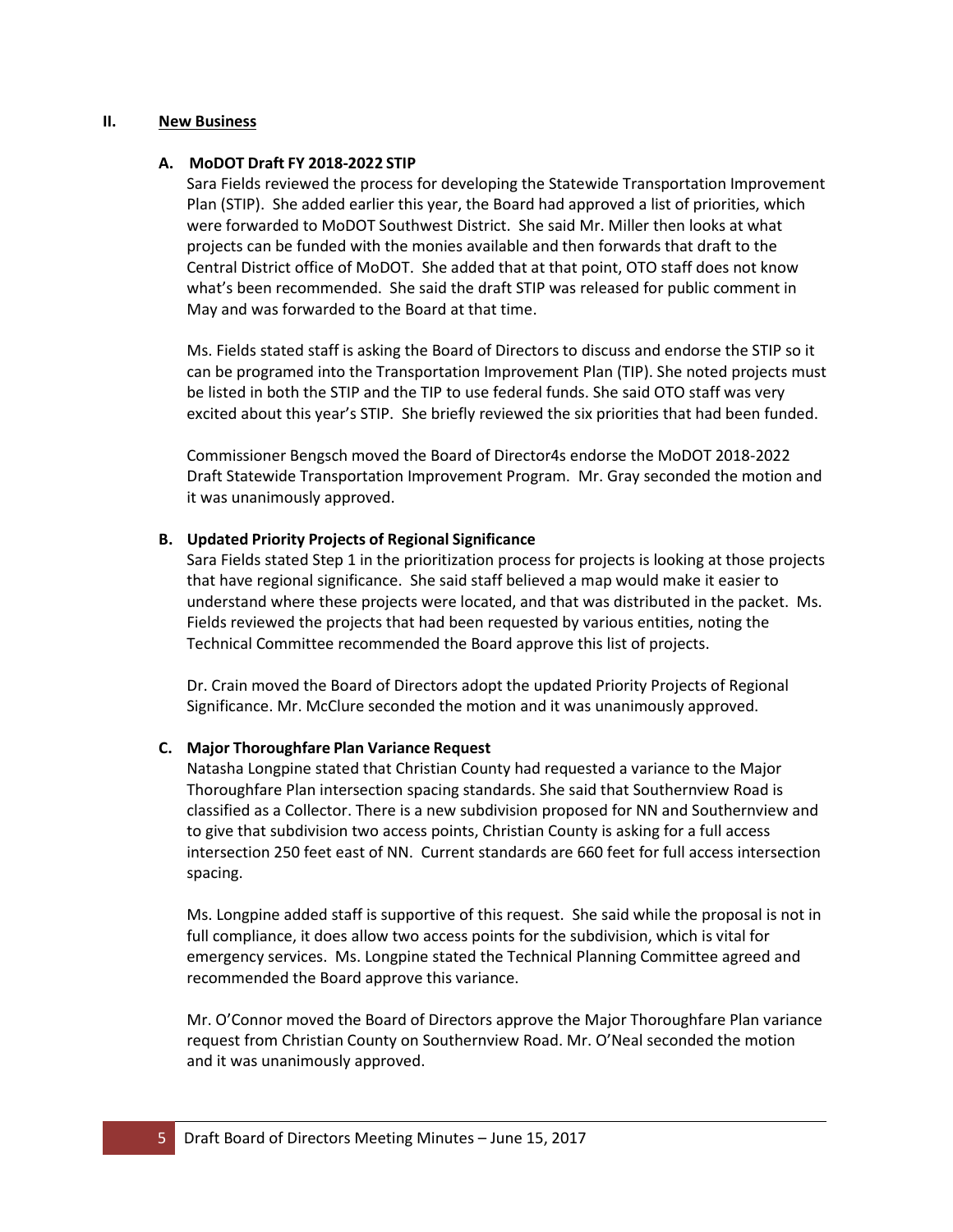#### **D. Federal Funds Balance Report**

Natasha Longpine stated that twice a year staff creates a snapshot of where the funds balance is for all the sub-allocated Urban Surface Transportation Block Grant funds. She added that MoDOT has enacted a policy of allowing no more than three years of the allocation to accrue.

Ms. Longpine indicated that staff had developed a report which documents the balance allowed, the balance obligated, and the balance that needs to be obligated by the end of the Federal Fiscal Year, so that we comply with MoDOT policy and no funds are rescinded.

Ms. Longpine noted that no official action of the Board is required, but requested each jurisdiction review the information provided and apprise staff of any discrepancies.

## **E. OTO 2017 Public Participation Plan**

David Faucett stated that according to Federal regulations, MPOs are required to maintain a Public Participation Plan. This plan is to provide for adequate public notice to review and comment on plans and policies at key decision points in the regional transportation planning process.

Mr. Faucett noted the initial OTO Public Participation Plan was adopted in 2009, updated in 2013, and revised in 2015. He added this proposed Plan is a standalone plan and complies with the FAST Act. He reviewed the Executive Summary that had been distributed to the Board and noted the goals of the proposed plan. He said if the proposed draft is approved, it will become the OTO's Public Participation Plan.

Mr. Weiler moved the Board of Directors approve the proposed OTO 2017 Public Participation Plan. Dr. Crain seconded the motion and it was unanimously approved.

# **F. FY 2018 DBE Program Goal**

Andy Thomason stated the OTO is required by USDOT to establish a Disadvantaged Business Enterprise (DBE) program for third party contracts. Mr. Thomason stated the DBE program is designed to assist small businesses owned and controlled by socially and economically controlled business, including minorities and women.

Mr. Thomason said USDOT allows the OTO to consider the overall size of the DBE business market compared to the industries with which the OTO might be contracting. Mr. Thomason noted that in reviewing these figures, they remain very small. He provided an example of one area that has approximately 3600 businesses, 12 of which are DBEs.

Mr. Thomason stated that the OTO's proposed DBE goal for 2018 is 0%, but reiterated that if a DBE responds to an RFQ or RFP, it will be given high consideration.

Dr. Crain moved to accept the OTO FY2018 Disadvantaged Business Enterprise (DBE) Program goal as proposed. Mr. Cameron seconded the motion and it was unanimously approved.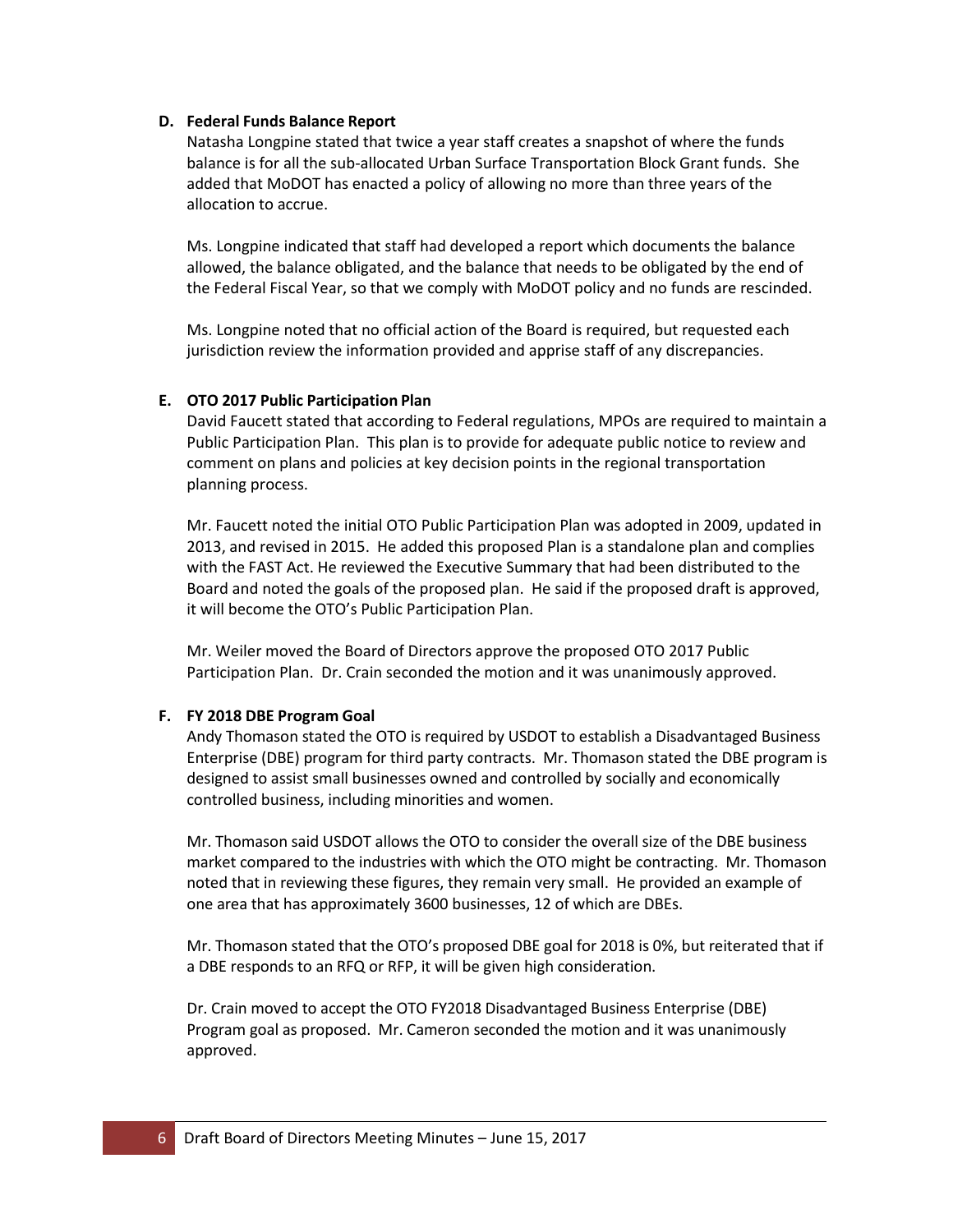# **G. 3 rd Quarter Financial Statements**

Mr. David Cameron, Treasurer of the Board of Directors, presented the 3<sup>rd</sup> quarter financial statements. Mr. Cameron noted this statement is for January through March and that staff has done an outstanding job following the departure of the Operations Manager. He stated the quarterly revenue exceeded expenses by \$6,251.34; the year to date revenue exceeds expenses by \$50,498.50.

Mr. Cameron stated he wanted to note that in the UPWP, the direct costs salaries match from MoDOT is tracking extremely well at 94%. Mr. Cameron noted there is a very healthy reserve balance, which is almost six months of expenses. Mr. Cameron stated he recommended the Statement be accepted as presented.

Commissioner Cirtin moved to accept the OTO Operational Third Quarter Financial Statements for the 2016-2017 Budget Year. Mr. Jansen seconded the motion and it was unanimously approved.

# **III. Consent Agenda. (See Item I.F.)**

## **A. Administrative Modification Number 1 to the FY 2017 UPWP**

An Administrative Modification to the FY 2017 UPWP was approved to increase the funding for MoDOT provided direct costs to match federal planning funds.

This item was unanimously approved by the Board of Directors as part of the Consent Agenda (see Item I.F.).

## **B. Administrative Modification Number 1 to the FY 2018 UPWP**

An Administrative Modification to the FY 2018 UPWP was approved to modify financial tables to more accurately reflect federal and local share of funding.

This item was for informational purposes only and no action was required.

#### **C. Amendment Number Five to** *Transportation Plan 2040*

The funding projectionsfor *Transportation Plan 2040* are proposed to be revised to more accurately reflect updated MoDOT projections.

This item was unanimously approved by the Board of Directors as part of the Consent Agenda (see Item I.F.).

## **D. Amendment Number Six to** *Transportation Plan 2040* MoDOT has requested to add the expansion of I‐44 to the Fiscally Constrained Project List of *Transportation Plan 2040*.

This item was unanimously approved by the Board of Directors as part of the Consent Agenda (see Item I.F.).